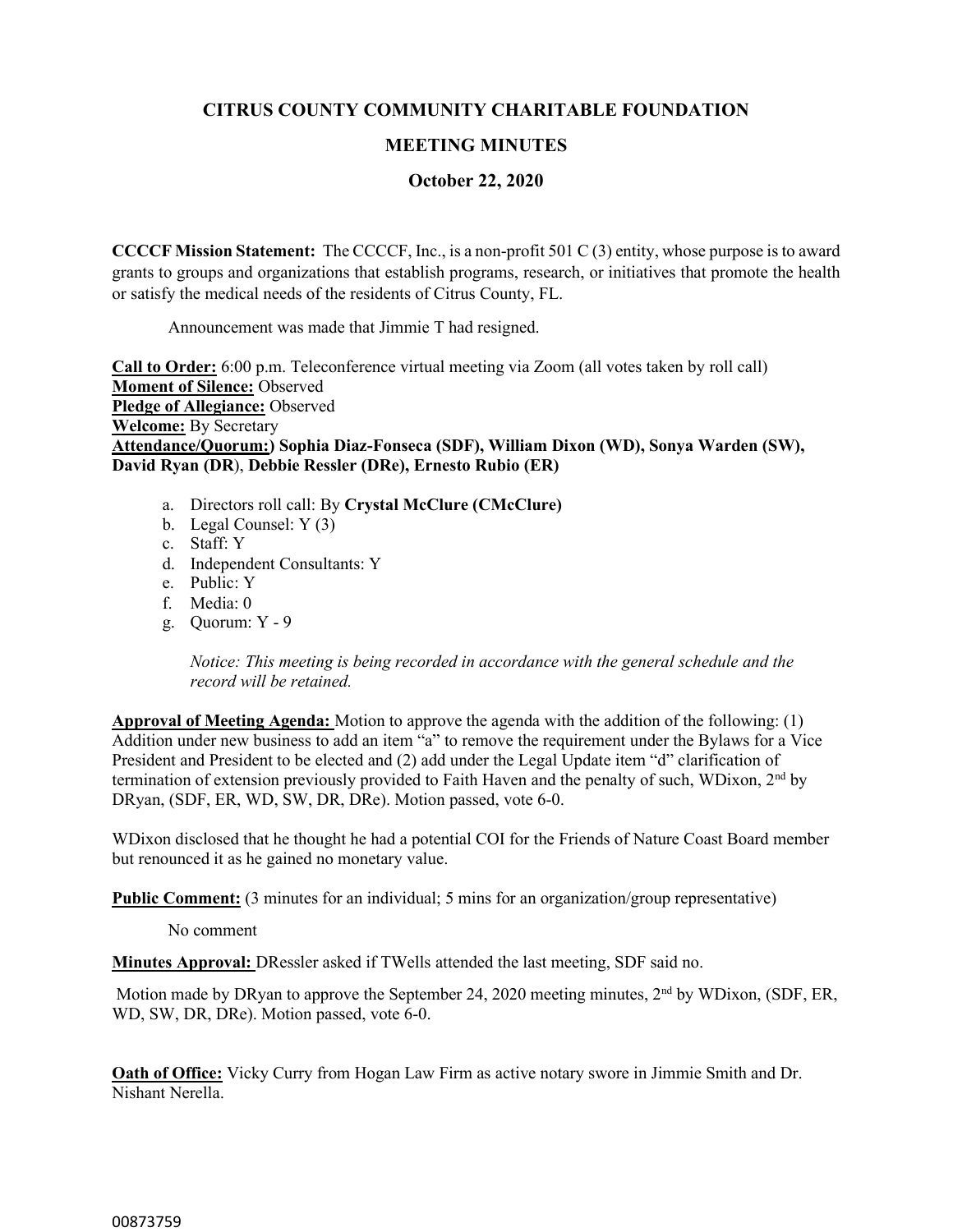## **New Business:**

a. JRey stated we needed to make the changes and/or appointments and confirmations as the first action item. CMcClure was asked to read the 20-21 Slate of Directors for nomination. Motion to approve the slate of directors by DRyan, 2<sup>nd</sup> ERubio (DR, ER, WD, SW, SDF, DRe). Motion passed, vote 6-0. New officers in attendance were then sworn in by Vicky Curry of Hogan Law Firm as the Notary and included Jimmie T Smith for Public Seat #1, and Dr. Nishant Nerella for Citrus Memorial Hospital. SDF indicated that JTSmith would not be able to vote until November. Consideration of the slate of Officers would require an approval of the slate and authorization of the waiver of the Bylaws, WDixon made motion, 2nd made by DRyan, (NN, DR, SDF, WD, DRe, SW) 6 YES- 1 NO (ER voted no because he wanted to know the specific section of the Bylaw before he would vote). JRey clarified that the provision within the Bylaws addressed qualifications of Officers and Term of Service required for such position. The two-year service requirement of the President and Vice-President is the provision being waived. Article 8.02 was referenced and stated by VCurry of Hogan Law Firm.

b. JRey stated a sharefile will be distributed to all Board members and then notify any changes, if any, and review of all policies to ensure compliance and the needs are being met within each policy. This will a tabled item under Old Business on the November Agenda. DRessler indicated the policy for invoice payments was not in the list she received. JRey stated there are two policies regarding this, the Expenditure Policy for Board and Expenditure Policy for staff, both of which will be included in the Sharefile that is sent out by Hogan Law Firm.

KDemaio and RKitchen joined the meeting at 6:29 p.m.

c. Conflict of Interest Policy and Disclosure Form was reminded to be returned to CMcClure. The new members were also on the distribution list. A verbal poll was taken of who has received them and included ERubio, SDiaz-Fonseca, DRessler, Rick Harper, and Gary Bartell. WDixon stated his was sent in as well as KDemaio. Table until November for vote with the other policies.

RKitchen stated he joined at 6:11 p.m.

d. The schedule of meeting dates was presented for FY 20-21 as the Meeting Policy procedure indicates. November and December meeting dates fall on Holidays, so the November meeting was changed to November 19<sup>th</sup>. Discussion ensued regarding December meeting date. December meeting date change to December  $10^{TH}$ . Motion to approve by WDixon,  $2^{nd}$  by KDemaio (SDF, DR, SW, WD, NN, RK, DRe, ER, KD), motion passed, 9-0.

e. Contracts/Vendor spreadsheet for review

### **Treasurer's Report:**

a. Correction of Investment Figures of the August 31<sup>st</sup> Treasurers Report, motion to approve by WDixon, 2<sup>nd</sup> by KDemaio, (SDF, DR, SW, WD, NN, RK, DRe, ER, KD), motion passed, 9-0.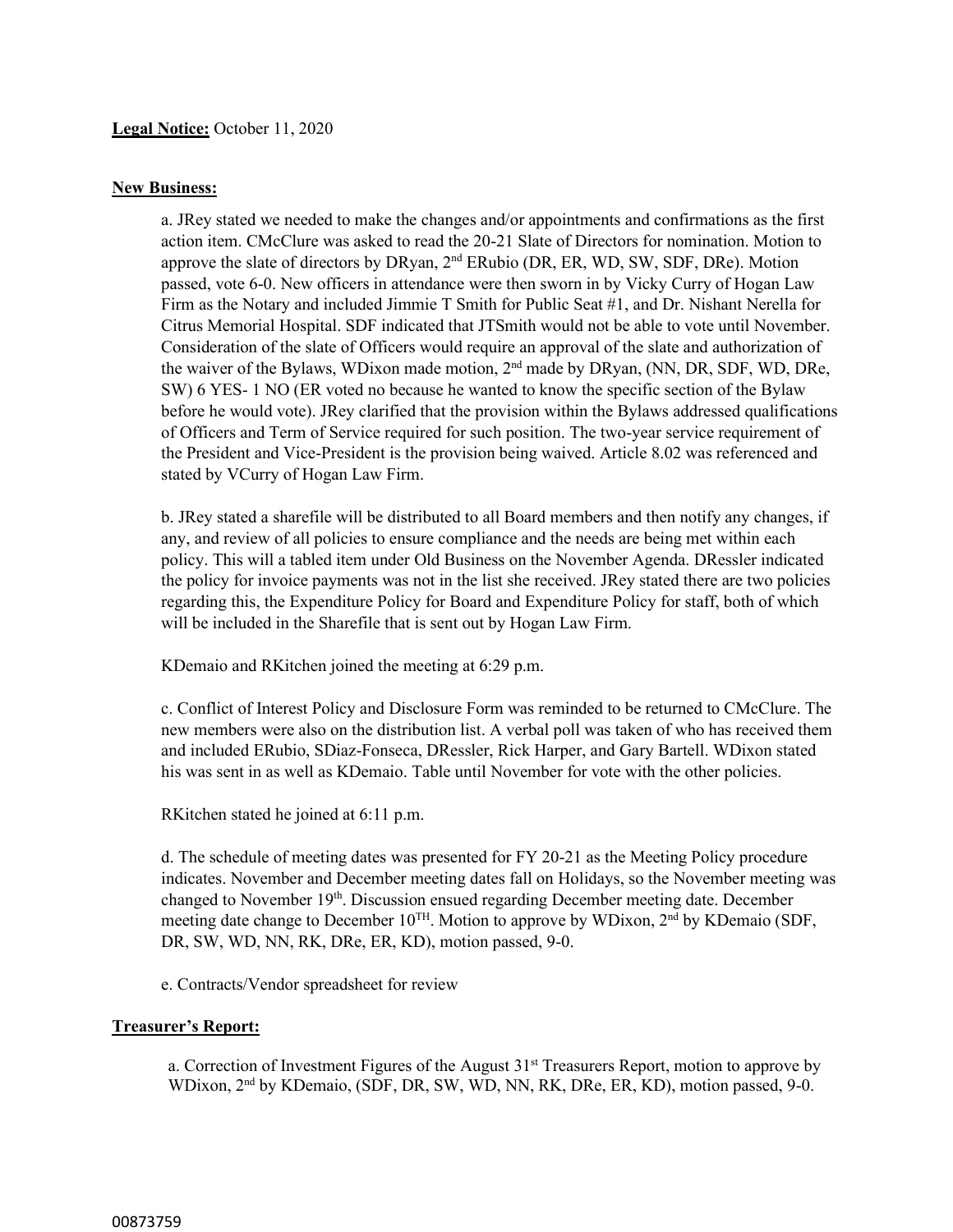b. Treasurers Report ending September  $30<sup>th</sup>$  presented. JRey reported that a change in the Bylaws that was made during 19-20 operational year resulted in funds not expended or encumbered and previously would revert to principal as the Investment Policy still reads. Operating and Grant funds were identified by TWells and WDixon at over \$200k. Discussion ensued. WDixon suggested that any funds not expended or encumbered of the Operational and Grant Funds should be reinvested into Principal Funds. JRey stated the next course of action would be to accept the Treasurers Report ending September  $30<sup>th</sup>$ , approve the Amended 19/20 Budget, approve the Amended 20/21 Budget, motion made by WDixon, 2<sup>nd</sup> by KDemaio, (SDF, DR, SW, WD, NN, RK, DRe, ER, KD), motion passed, 9-0.

c. SDiaz-Fonseca asked if Tabitha Wells needed to join the meeting to discuss any changes needed on the Treasurer's Report and Financial Reports. WDixon stated he would like to have a meeting with TWells and CMcClure to discuss.

c. A motion to approve the Invoices/Authorization for Payment made by WDixon, 2<sup>nd</sup> by DRyan, (SDF, DR, SW, WD, NN, RK, DRe, ER, KD), motion passed, 9-0.

#### **Unfinished/Old Business:**

SDF stated that items a and c were duplicated so cross one off.

a. Investment Policy Statement revision: bonding requirement and meeting frequency. JRey said the Auditor's feedback was just received the day of the meeting so this will be tabled until the November meeting along with the changes in the earnings provision. The current IPS will be distributed to the Board via the Sharefile. The proposed changed IPS will subject to discussion for the November Board meeting.

b. Grants Policy proposed at the September 24th meeting needed ratification for approval as no motion was made by error. Motion approve made by DRyan, 2nd by ERubio, (SDF, DR, SW, WD, NN, RK, DRe, ER, KD), motion passed, 9-0.

#### **Ad Hoc Committee Reports:** *None currently*

#### **Standing Committee Reports:**

a. Investment Committee:

1. WDixon stated that the CCHB reviewed the proposed Bylaw Amendment to section 9.03-c, however it is still pending a decision. DRessler stated the CCHB will meet on Monday and anticipates a decision on approval or not.

b. Grants Committee:

1. Cycle 9 Letters of Inquiry:

a. Community Food Bank was not scored as they have been awarded less than 1 year ago and therefore do not qualify.

b. Inverness Lions Club was recommended for the Grants Proposal for \$40,000 request for the Vision Assistance Care Program.

c. Journey to Success was not scored as they did not qualify since they were looking to fund Capital and working Capital items.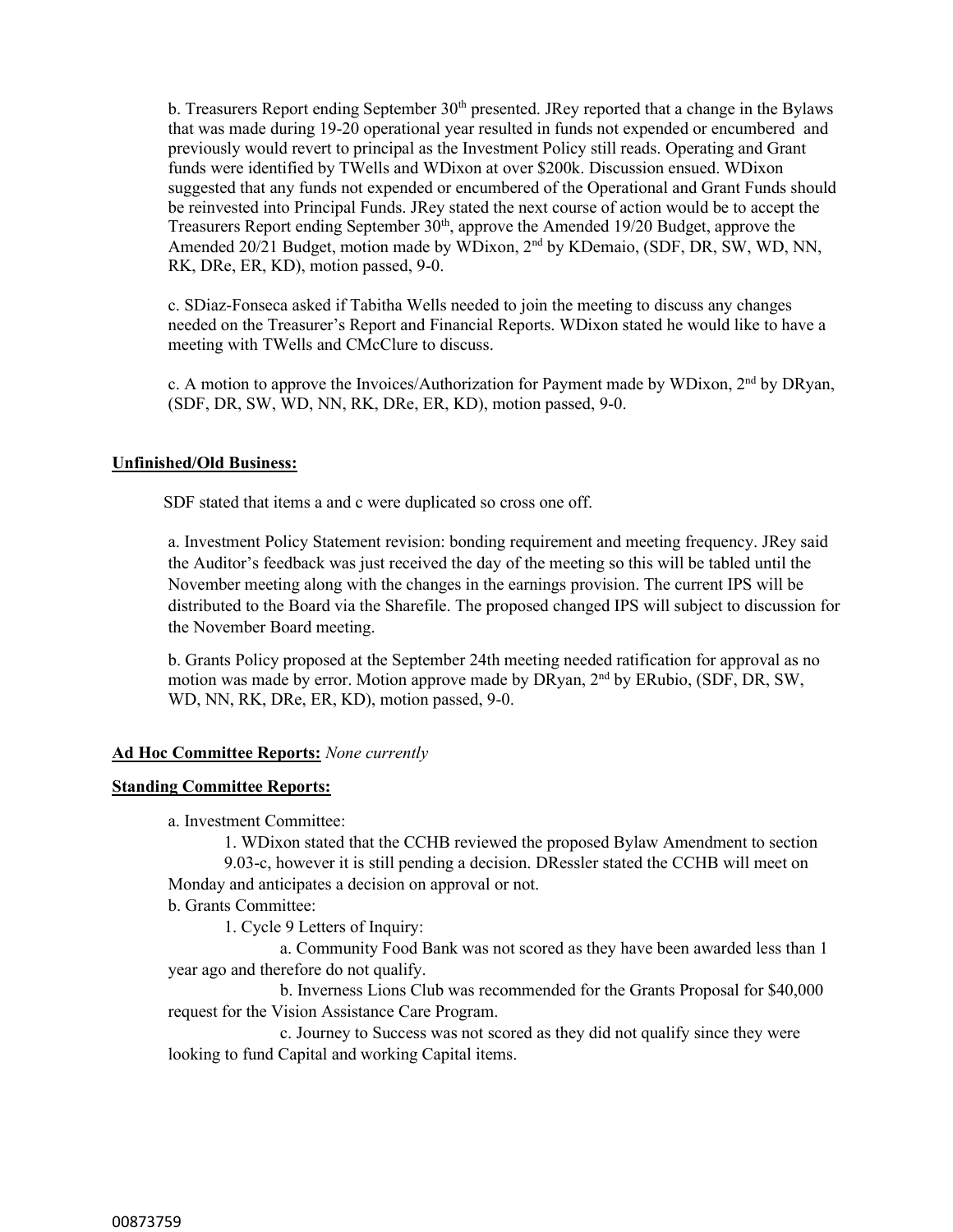d. Dementia Education was not recommended to move forward with the Grants Proposal process as there was a significant lack of information regarding a program and was more employment opportunity and recruitment focused.

e. HPH Hospice was not scored as they have been awarded less than 1 year ago and therefore do not qualify and was requesting an extension.

f. Friends of Citrus of the Nature Coast has a current Chapter 11 Bankruptcy ongoing in Bankruptcy court and it is a reorganization type bankruptcy. Nothing in CCCCF policies states that we cannot award funds but JRey cautions that financial challenges may prevent the organization from being able to refund any unexpended funds if it comes up. Therefore, the Grants Committee does not recommend they move on due to unhealthy financial situation.

Motion to approve the recommendation of the Grants Committee made by SWarden, 2<sup>nd</sup> by DRyan. CMcClure stated that the Grants Chairperson cannot make a motion to approve the recommendation of the Grants Committee. A Motion was then made by DRyan, 2<sup>nd</sup> by DRessler. WDixon commented that Friends of Nature Coast is now separated from the grief counseling and he is not recommending anything either way but wanted to clarify. KDemaio stated the EIN number of Friends of Nature Coast so JRey can confirm the status of the bankruptcy. DRyan amended his motion to approve the recommendation of Grants Committee except for Friends of the Nature Coast is to be tabled until November, DRe 2<sup>nd</sup> the amended motion, (SDF, DR, SW, WD, NN, RK, of DRe, ER, KD), motion passed, 9-0.

2. HPH Hospice Extension Request for 1 year: Only expended \$8,740 of \$131,400 grant funds. The Grants Committee recommends approval of the extension. Motion to approve the extension made by NNerella, 2<sup>nd</sup> by KDemaio, (SDF, DR, SW, WD, NN, RK, of DRe, ER, KD), motion passed, 9-0.

c. Personnel Committee: *No report* d. Audit Committee: *No report*

### **Legal Update:**

a. Audit process for recommendation: draft audits are exempt from public disclosure. The management response is turned over to the public body and then becomes subject to disclosure. Clerk of Court states the draft audit is public disclosure before review. JRey suggests next Fiscal year, the draft audit be presented to CMcClure to meet with everyone individually and then compile a management response to be included with the draft so that when it becomes a public document it will be a final document.